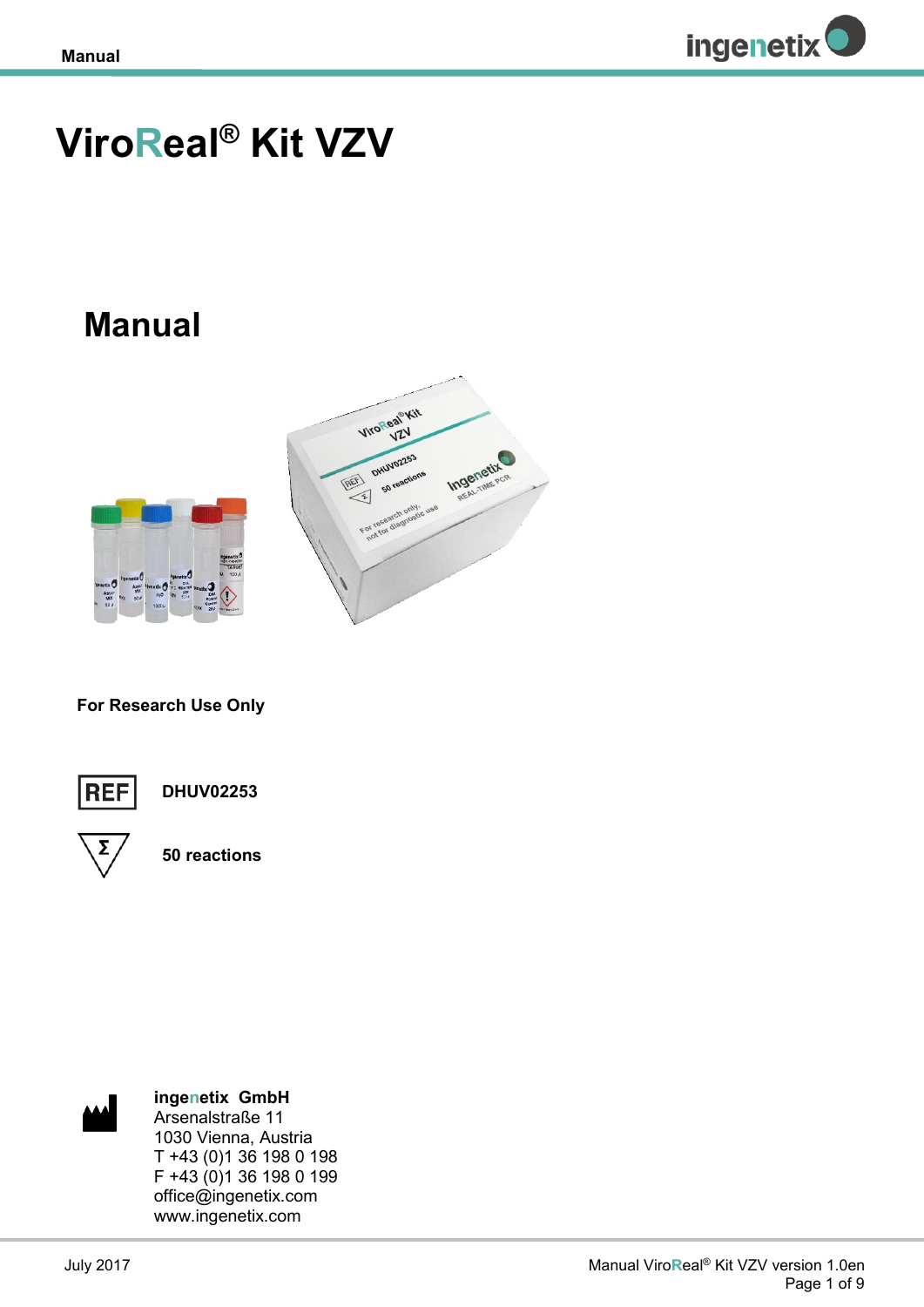

## Index

| 11.2. Valid results for controls, but no signal in FAM channel and Cy5 channel with sample 7 |  |
|----------------------------------------------------------------------------------------------|--|
|                                                                                              |  |
|                                                                                              |  |
|                                                                                              |  |
|                                                                                              |  |
|                                                                                              |  |
|                                                                                              |  |
| 13 References                                                                                |  |

## **Explanation of symbols**



Batch code



Catalogue number



Contains sufficient for <n> tests

Corrosion, GHS05



Use by

Manufactured by



Store at

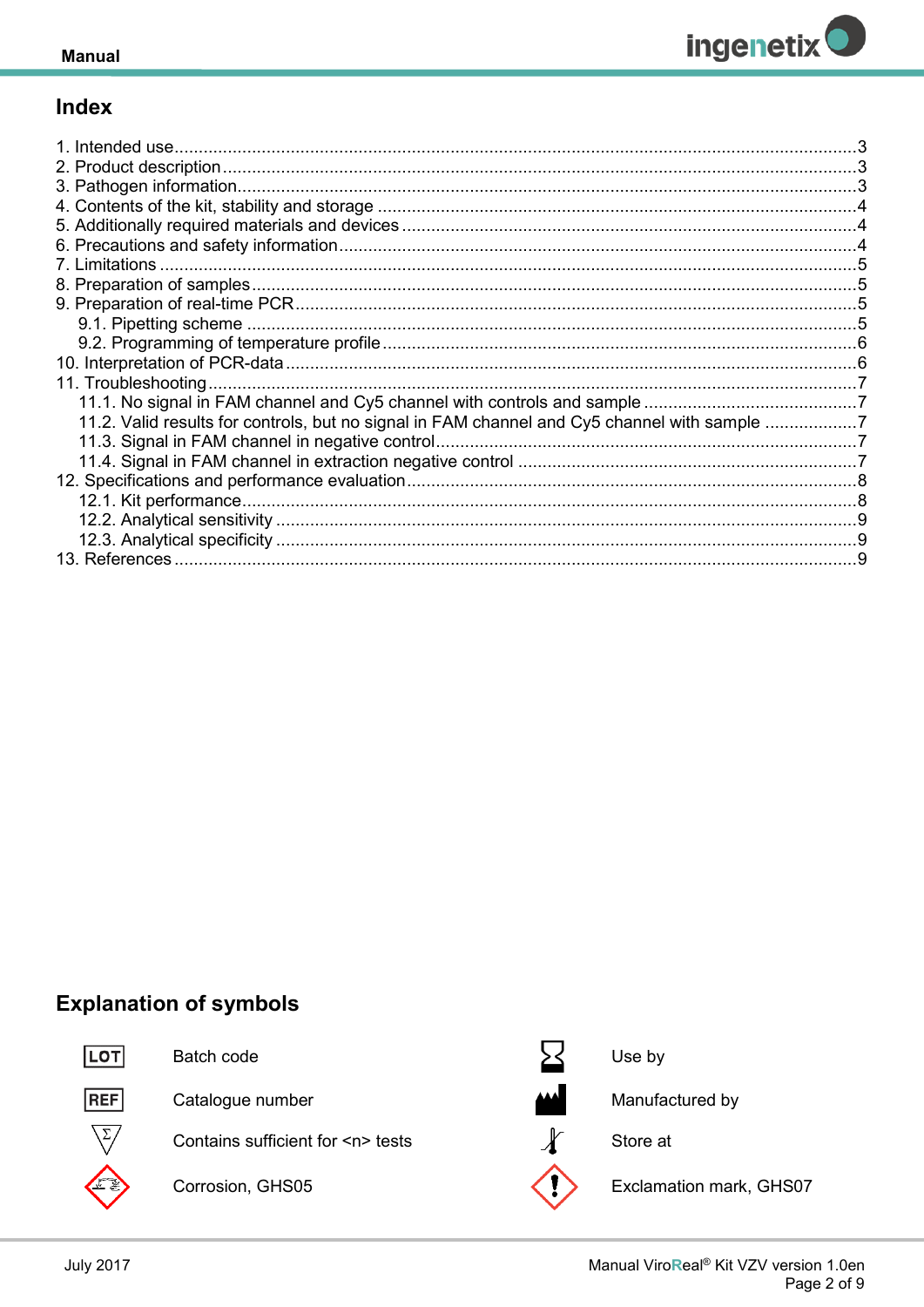## <span id="page-2-0"></span>**1. Intended use**

Viro**R**eal® Kit VZV is a real-time PCR assay for detection of DNA of varicella zoster virus (VZV) DNA.

#### <span id="page-2-1"></span>**2. Product description**

Viro**R**eal® Kit VZV detects the ORF29 coding for a single-stranded DNA-binding protein gene of VZV*.* This test allows the rapid and sensitive detection of DNA of VZV samples purified from blood, biopsies, cerebrospinal fluid, and swabs (e.g. with the QIAamp DNA Mini Kit or QIAamp DSP Virus Kit).

A probe-specific amplification-curve in the FAM channel indicates the amplification of VZV specific DNA. An internal DNA positive control (DNA IPC) is detected in Cy5 channel and is used as DNA extraction as well as real-time PCR inhibition control. The target for the DNA IPC is extracted with the sample.

This test has been validated with the Applied Biosystems® 7500 Fast Real-time PCR System (Thermo Fisher Scientific) and tested with a LightCycler® 480 Instrument II (Roche) and Mx3005P® QPCR System (Agilent), but is also compatible with other real-time PCR instruments which detect and differentiate fluorescence in FAM and Cy5 channel.

The test is based on real-time PCR. A specific DNA sequence of the pathogen genome is detected and amplified. The generated PCR-product is detected by an oligonucleotide-probe labelled with a fluorescent dye. This technology allows a sequence-specific detection of PCR amplificates.

Bacto**R**eal® , Paro**R**eal and Viro**R**eal® Kits are optimized to run under the same thermal cycling conditions. RNA and DNA can be analysed in one run.

#### <span id="page-2-2"></span>**3. Pathogen information**

Varicella zoster virus (VZV), also called human herpes virus type 3 (HHV-3) is a double-stranded DNA virus. The VZV is found worldwide (> 95% of persons are seropositive) and is transmitted by droplet infection. Primary infection with VZV causes chickenpox. After primary infection, VZV remains dormant in sensory nerve roots for life. Upon reactivation, the virus migrates down the sensory nerve to the skin, causing herpes zoster (also called shingles). Shingles generally affects the elderly and people with an immune deficiency.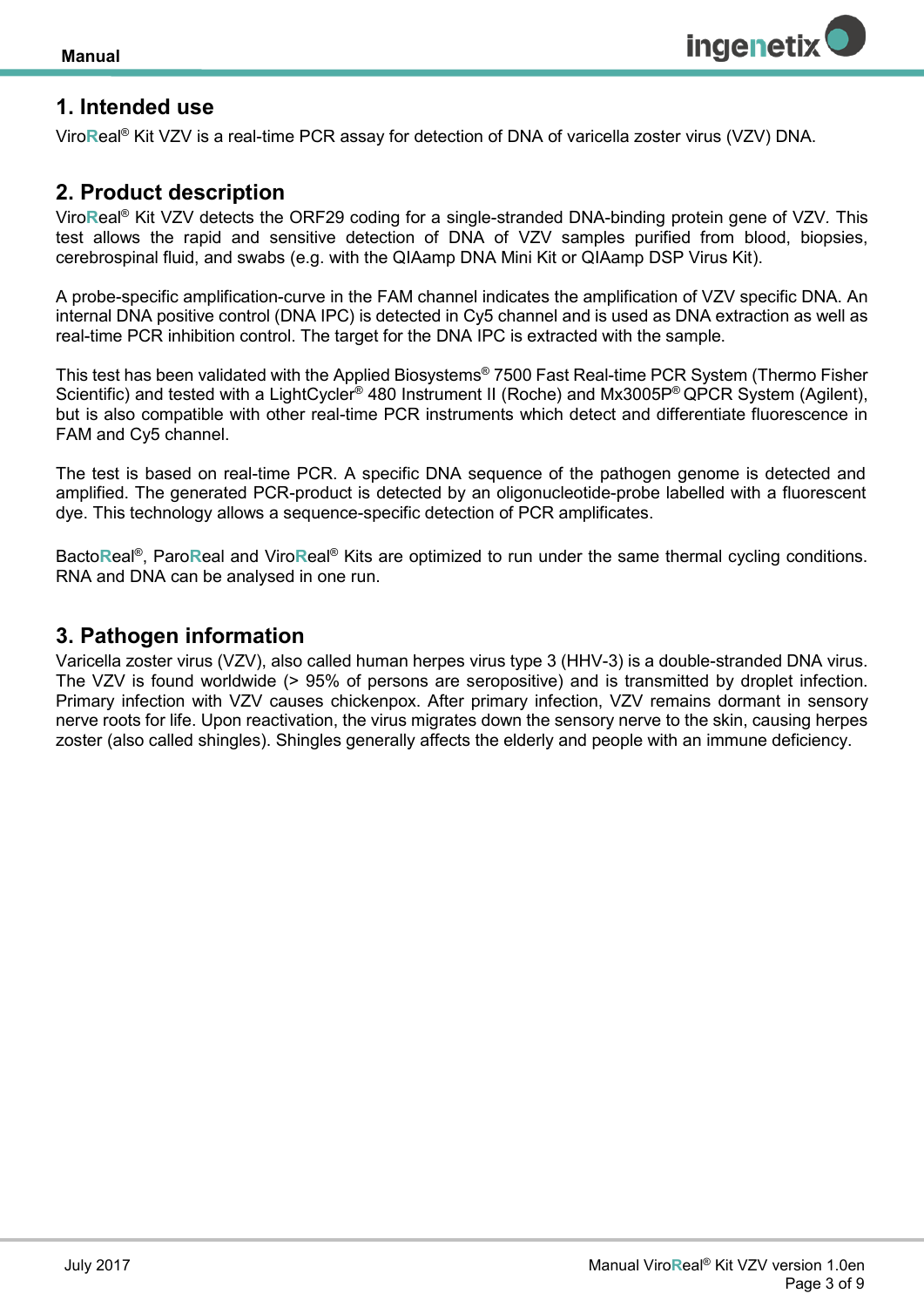## <span id="page-3-0"></span>**4. Contents of the kit, stability and storage**

| Labelling                        | <b>Content</b>                                               | Amount              | <b>Storage</b>                                          |
|----------------------------------|--------------------------------------------------------------|---------------------|---------------------------------------------------------|
| VZV Assay Mix (green cap)        | Primer and probe (FAM) for<br>VZV detection                  | $1 \times 50$ µl    | -15 °C to -25 °C                                        |
| DNA IPC-3 Assay Mix (yellow cap) | Primer and probe (Cy5) for<br>DNA IPC detection              | $1 \times 50$ µl    | -15 °C to -25 °C                                        |
| DNA IPC Target (orange cap)      | Target for DNA IPC (internal<br>DNA positive control system) | $1 \times 100$ µl   | -15 °C to -25 °C                                        |
| VZV Positive Control (red cap)   | DNA positive control (approx.<br>10,000 target copies/µl)    | $1 \times 25$ µl    | -15 °C to -25 °C                                        |
| DNA Reaction Mix (white cap)     | Reaction mix                                                 | $1 \times 500$ µl   | -15 °C to -25 °C<br>until first use,<br>then at $+4$ °C |
| Nuclease-free water (blue cap)   | Nuclease-free water                                          | $1 \times 1000 \mu$ | $-15$ °C to $-25$ °C                                    |

The components of Viro**R**eal® Kit VZV are stable until the expiry date stated on the label.

## <span id="page-3-1"></span>**5. Additionally required materials and devices**

- Reagents and devices for DNA-extraction
- Nuclease-free water for dilution of DNA IPC Target
- Disposable powder-free gloves
- Pipettes (adjustable)
- Sterile pipette tips with filters
- Vortex mixer
- Desktop centrifuge with rotor for 2 ml reaction tubes
- Real-time PCR instrument which is able to detect and differentiate fluorescence in FAM and Cy5 channel
- Optical 96 well reaction plates or optical reaction tubes

### <span id="page-3-2"></span>**6. Precautions and safety information**

- Clean benches and devices periodically.
- Use sterile filter pipette tips.
- Specimens should be handled as if infectious in accordance with safe laboratory procedures. Wear protective disposable powder-free gloves when handling kit reagents and specimens.
- Use separated working areas for specimen preparation, reagent preparation and amplification. Supplies and equipment must be dedicated to each of these separate working areas and ensure workflow in the laboratory from pre- to post-PCR.
- Be careful when handling samples and positive control to avoid cross contamination. Change gloves after handling of samples or positive control. Store positive or potentially positive material separately from reagents
- Prevent contamination of work equipment and reagents with DNA/RNA, nuclease or amplification products by good laboratory practice.
- Quality of DNA has a profound impact on the test performance. Ensure that the used DNA extraction system is compatible with real-time PCR technology.
- Always include a negative control per PCR-run (nuclease-free water instead of sample).
- For a valid interpretation of results, a negative control should be included during DNA-extraction (e.g. extraction of water instead of sample material), in order to exclude false-positive results due to contamination with DNA of pathogen during extraction.
- Please note the expiry date of the kit.
- Do not interchange or mix reagents from kits with different lot numbers.
- Repeated thawing and freezing of kit components should be avoided. Protect kit components from light. **Caution:** DNA IPC Target is stored in RNA/DNA stabilizer which contains Guanidinium thiocyanate/Triton X-100 (see MSDS, www.ingenetix.com).
- Use established laboratory practices according to your local safety regulations for discarding specimens, reagents and waste.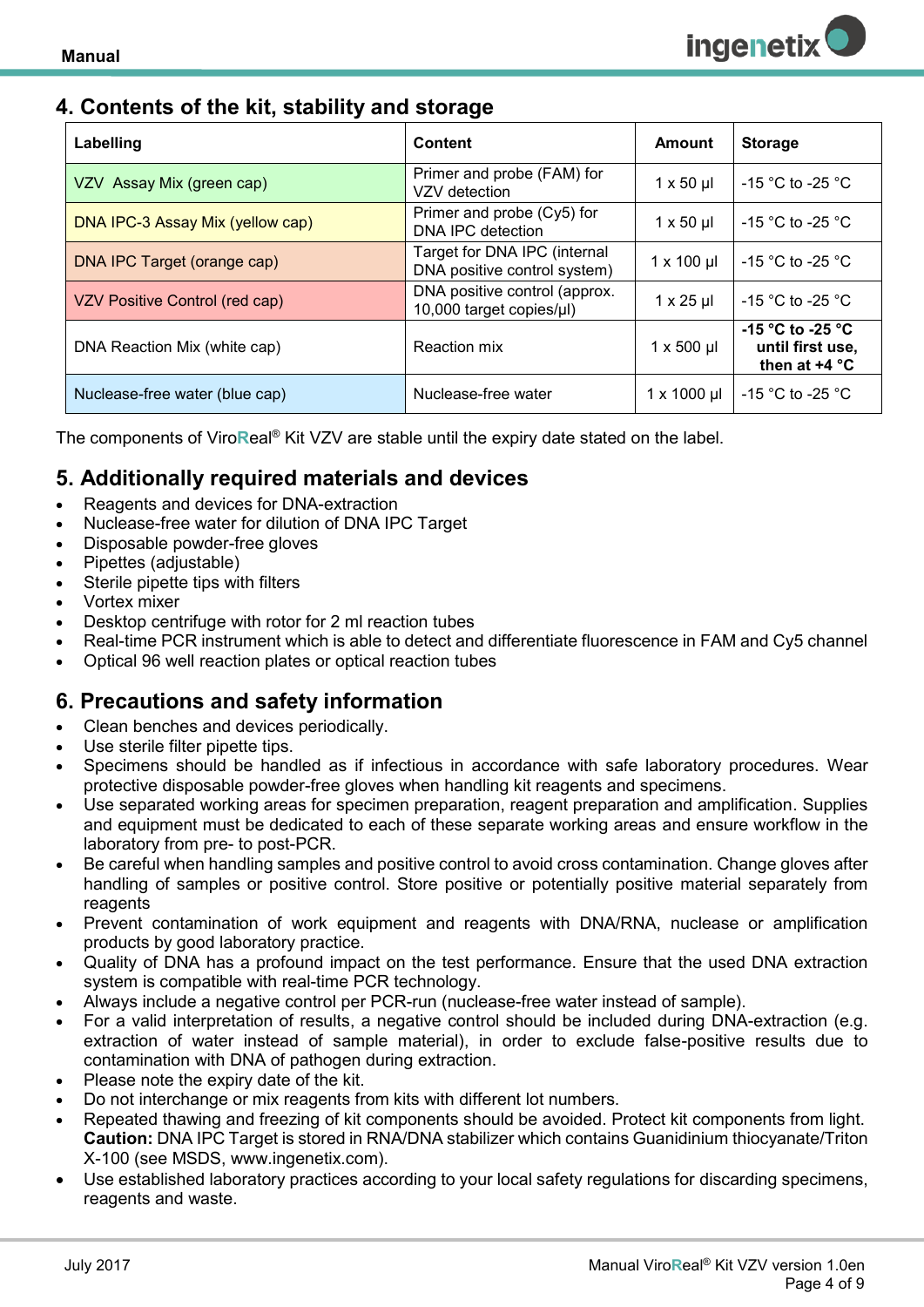

#### <span id="page-4-0"></span>**7. Limitations**

- Optimal performance of this test requires appropriate specimen collection, transport and storage, as well as an appropriate DNA extraction procedure.
- Test results may be affected by improper specimen collection, technical error, specimen mix-up or pathogen quantities below the assay sensitivity. The presence of PCR inhibitors may lead to invalid results.
- For this kit highly specific primers and probes have been selected. However, false-negative or less sensitive results might be obtained due to sequence heterogeneity within the target region of not yet described clinical subtypes.

#### <span id="page-4-1"></span>**8. Preparation of samples**

Extract samples with a DNA extraction system compatible with real-time PCR technology. An extraction negative control should be included during DNA-extraction (e.g. extraction of water instead of sample material).

The **DNA IPC Target** has to be added during extraction. The DNA IPC is used as a control of DNA extraction, identifies possible PCR inhibition and confirms the integrity of kit reagents.

**Caution**: The DNA IPC Target must not be added directly to the sample material but has to be pipetted to the lysis buffer.

- $\rightarrow$  For an elution volume of 50-100 µl: Per sample, spike 1 µl DNA IPC Target into lysis buffer.
- $\rightarrow$  For an elution volume of >100 µl or when using an automated extraction system: Per sample, spike 2 µl DNA IPC Target into lysis buffer.

#### <span id="page-4-2"></span>**9. Preparation of real-time PCR**

- Include one negative control (water), one positive control and one extraction negative control per PCR run.
- It is recommended to analyse samples in duplicates, which increases the probability of pathogen detection and facilitates interpretation of results*.*
- Thaw DNA samples on ice.
- Thaw kit components at room temperature. When thawed, mix components, centrifuge briefly and keep on ice.
- Mix the DNA Reaction Mix to ensure homogeneity of solution.
- **Positive Control**
	- $\rightarrow$  Use 1 ul of VZV Positive Control + 4 ul nuclease-free water. Pipette positive control at last.

#### <span id="page-4-3"></span>**9.1. Pipetting scheme**

|                                  |                                | Per sample   |
|----------------------------------|--------------------------------|--------------|
| <b>Preparation of Master Mix</b> | Nuclease-free Water*           | $3.0$ $\mu$  |
| (mix well)                       | <b>DNA Reaction Mix</b>        | $10.0$ $\mu$ |
|                                  | <b>VZV Assay Mix</b>           | $1.0$ µl     |
|                                  | <b>DNA IPC-3 Assay Mix</b>     | $1.0$ $\mu$  |
|                                  | <b>Total volume Master Mix</b> | $15.0$ µl    |
| <b>Preparation of PCR</b>        | <b>Master Mix</b>              | $15.0$ µl    |
|                                  | DNA-Sample*                    | $5.0$ $\mu$  |
|                                  | <b>Total volume</b>            | $20.0$ $\mu$ |

\*1-8 µl of the sample can be used. When using ≠ 5 µl sample, the volume of water has to be adjusted accordingly.

→ **If DNA IPC Target was not added during extraction:** Freshly dilute the DNA IPC Target 1:100 with nuclease-free water and add 1 µl per sample directly to the master mix.

**Caution:** The use of more than 1 µl diluted (1:100) DNA IPC Target per reaction causes inhibition of the realtime PCR reaction.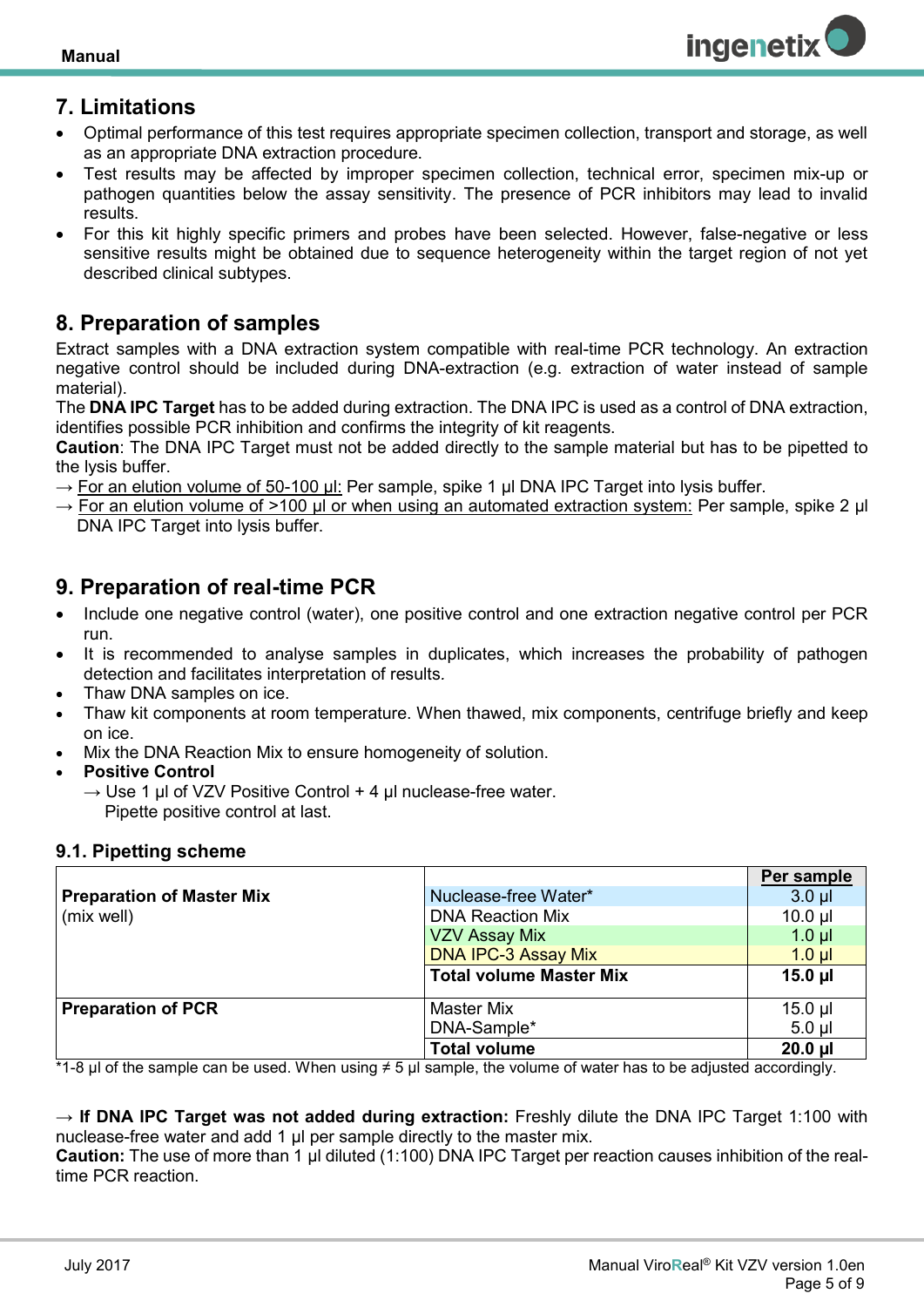<span id="page-5-0"></span>

Please find further information on programming the real-time PCR instrument in the respective operator's manual. Take into consideration that some PCR-platforms have to be calibrated with the corresponding dye before performing a multiplex-PCR.

**Select detection channel:** FAM-TAMRA, 530 nm (for VZV)

Cy5-NONE, 667 nm (for DNA IPC-3)

**Select reference dye (passive reference)**: ROX **Sample Volume:** 20 µl **Temperature Profile:** 

| Program 1                   | Program 2                   | Program 3                                                    |
|-----------------------------|-----------------------------|--------------------------------------------------------------|
| Cycles: 1<br>Analysis: None | Cycles: 1<br>Analysis: None | Cycles: 45<br>Analysis: Quantification<br>Acquisition at 60° |
|                             | $95^{\circ}$ C              | $95^{\circ}$ C                                               |
|                             | 20 sec                      | 5 sec                                                        |
|                             |                             | $60^{\circ}$ C                                               |
| $50^{\circ}$ C              |                             | 1 min                                                        |
| $*2$ min                    |                             |                                                              |

For ABI PRISM® 7500: Ramp speed: "Standard"

For LightCycler® 480 instrument: Detection format: 2 Color Hydrolysis Probe

**ingenetix** 

**\*Note:** If viral RNA should be also detected in the same PCR run, program 1 has to be prolonged to 15 min at 50°C. This temperature profile can be used for all Bacto**R**eal® , Myco**R**eal, Paro**R**eal and Viro**R**eal® kits for the detection of DNA or RNA.

#### <span id="page-5-1"></span>**10. Interpretation of PCR-data**

For analysis of PCR results select fluorescence display options 530 nm (FAM channel) for the VZV target and 667 nm (Cy5 channel) for the DNA IPC target. Samples with positive Ct or Cp-values are considered positive. Please additionally check the amplification-curves manually. Samples should be inspected both in logarithmic and linear scale view and compared with the negative control.

|                             | <b>FAM channel</b><br><b>VZV target</b> | Cy5 channel<br><b>DNA IPC target</b> | Interpretation |
|-----------------------------|-----------------------------------------|--------------------------------------|----------------|
| Negative control            | <b>Negative</b>                         | Negative / Positive <sup>1</sup>     | Valid          |
| Positive control            | Positive                                | Negative / Positive <sup>1</sup>     | Valid          |
| Extraction negative control | Negative                                | Positive                             | Valid          |
| Sample                      | Positive                                | Positive / Negative <sup>2</sup>     | Positive       |
| Sample                      | Negative                                | Positive                             | Negative $3$   |
| Sample                      | Negative                                | Negative                             | Invalid        |

<sup>1</sup>Only positive if the DNA IPC Target was added at a 1:100 dilution directly to the master mix <sup>2</sup>High pathogen load in the sample can lead to reduced or absent signal of DNA IPC

<sup>3</sup>The positive signal of the DNA IPC excludes a possible PCR inhibition. However, IPC Ct-values should show comparable results. A shift of Ct-values can indicate a partial inhibition of PCR.

In case of invalid data, analysis has to be repeated with the remaining or newly extracted DNA sample (see 11. Troubleshooting).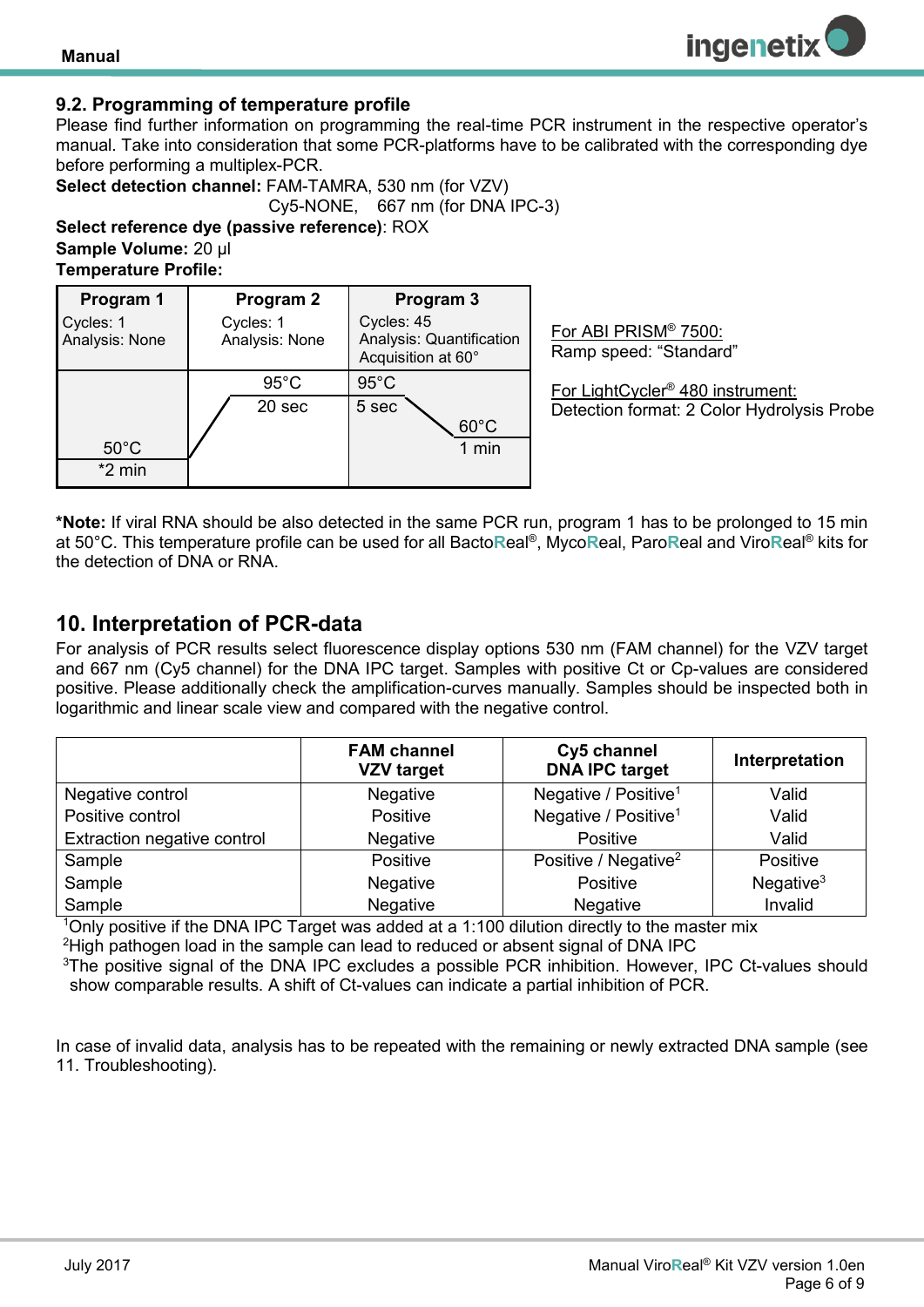## <span id="page-6-0"></span>**11. Troubleshooting**

#### <span id="page-6-1"></span>**11.1. No signal in FAM channel and Cy5 channel with controls and sample**

- Incorrect programming of the temperature profile or detection channels of the real-time PCR instrument.  $\rightarrow$  Compare temperature profile and programming of detection channels with the protocol.
- Incorrect configuration of PCR reaction.  $\rightarrow$  Check your work steps (see pipetting scheme) and repeat PCR, if necessary.

#### <span id="page-6-2"></span>**11.2. Valid results for controls, but no signal in FAM channel and Cy5 channel with sample**

- Incorrect programming of detection channels with the sample.  $\rightarrow$  Compare programming of detection channels with protocol.
- If the DNA IPC Target was added during extraction:
	- PCR reaction has been inhibited.
	- DNA extraction has failed.
	- The undiluted DNA IPC Target has not been added to lysis buffer of sample.
	- The extracted sample has not been added to PCR reaction.

 $\rightarrow$  No interpretation can be made. Make sure you use a recommended method for DNA isolation and stick closely to the manufacturer's instructions. Check your work steps.

#### <span id="page-6-3"></span>**11.3. Signal in FAM channel in negative control**

- A contamination occurred during preparation of PCR.
	- $\rightarrow$  Repeat PCR with new reagents in replicates.
	- $\rightarrow$  Strictly pipette positive control at last.
	- $\rightarrow$  Make sure that work space and instruments are cleaned at regular intervals.

#### <span id="page-6-4"></span>**11.4. Signal in FAM channel in extraction negative control**

- A contamination occurred during extraction.
	- $\rightarrow$  Repeat extraction and PCR using new reagents.
	- $\rightarrow$  Make sure that work space and instruments are cleaned at regular intervals.

**ingenetix**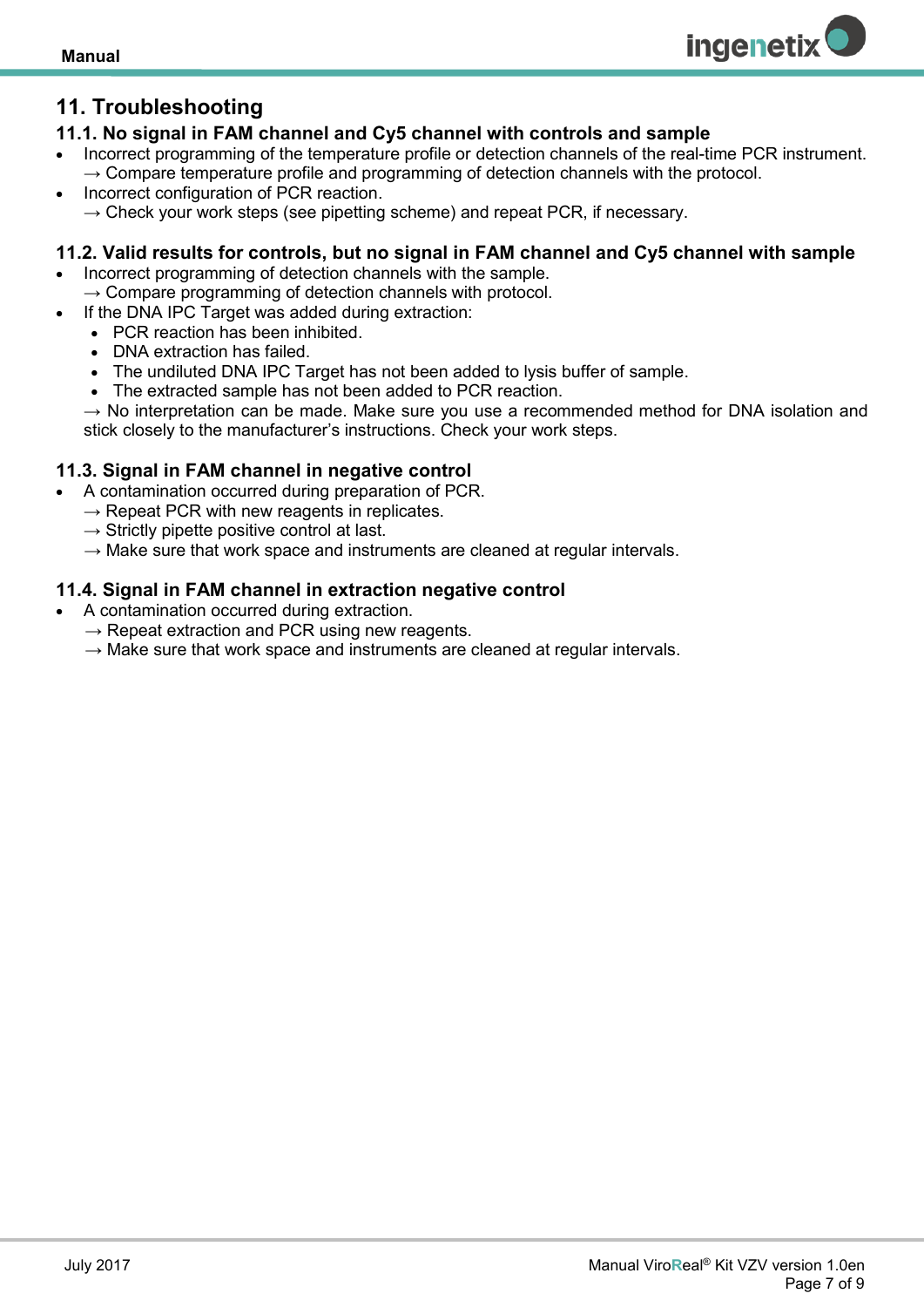

## <span id="page-7-0"></span>**12. Specifications and performance evaluation**

#### <span id="page-7-1"></span>**12.1. Kit performance**

Performance of Viro**R**eal® Kit VZV with an Applied Biosystems® 7500 Fast Real-time PCR System (Thermo Fisher Scientific) is shown in Figure 1.



**Figure 1** Performance of Viro**R**eal® Kit VZV